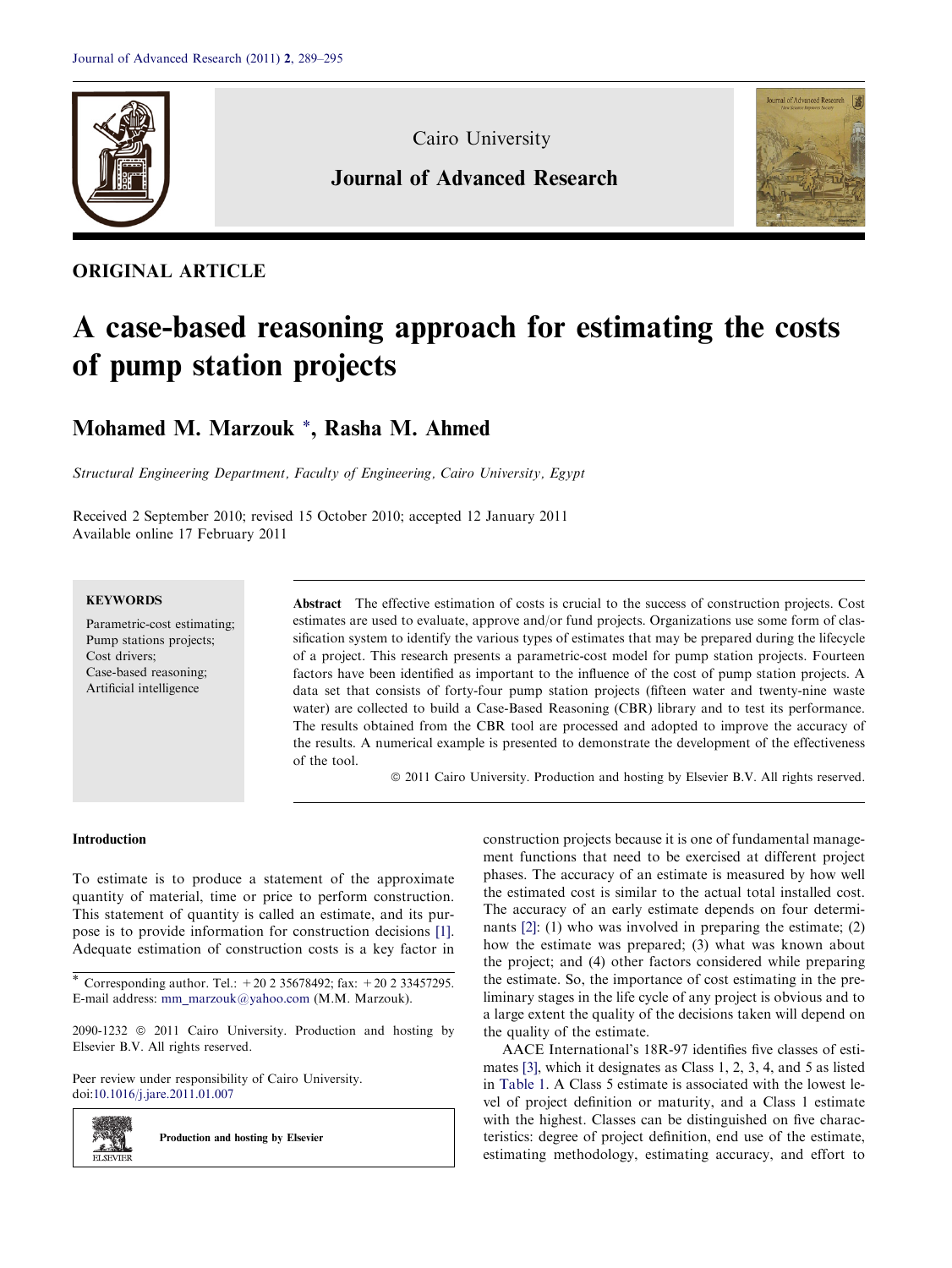| Estimate class<br>Purpose of estimate<br>Project definition<br>Estimating method<br>$\frac{6}{6}$ of complete<br>definition) |            | Accuracy range<br>(variation in low<br>and high ranges) | Preparation effort<br>(index relative)<br>to project cost)           |                                       |           |
|------------------------------------------------------------------------------------------------------------------------------|------------|---------------------------------------------------------|----------------------------------------------------------------------|---------------------------------------|-----------|
| Class 5                                                                                                                      | $0 - 2$    | Screening                                               | Capacity-factored,<br>parametric models                              | L: $-20$ to $-50\%$<br>H: $30-100\%$  |           |
| Class 4                                                                                                                      | $1 - 15$   | Feasibility                                             | Equipment-factored,<br>parametric models                             | L: $-15$ to $-30\%$<br>H: $20 - 50\%$ | $2 - 4$   |
| Class 3                                                                                                                      | $10 - 40$  | Budget authorization<br>or cost control                 | Semi-detailed unit-cost estimation<br>with assembly-level line items | L: $-10$ to $-20\%$<br>H: $10-30\%$   | $3 - 10$  |
| Class 2                                                                                                                      | $30 - 70$  | Control of bid<br>or tender                             | Detailed unit-cost estimation<br>with forced, detailed takeoff       | L: $-5\%$ to $-15\%$<br>$H: 5-20\%$   | $4 - 20$  |
| Class 1                                                                                                                      | $50 - 100$ | Check estimate.<br>bid or tender                        | Semi-detailed unit cost estimation<br>with detailed takeoff          | L: $-3\%$ to $-10\%$<br>H: $3-15%$    | $5 - 100$ |

<span id="page-1-0"></span>Table 1 Cost estimate classification matrix [\[3\].](#page-6-0)

prepare the estimate. The main objective of this paper is to provide reliable cost estimating at the early stages of pump station construction projects utilizing case-based reasoning. The paper presents a parametric-cost model, dedicated to pump station projects. The proposed model is considered useful for preparing early conceptual estimates when there are little technical data or engineering deliverables to provide a basis for using more detailed estimating. The various cost drivers of pump station projects have been identified and collected from literature, instructed interviews and surveys.

#### Pump station components

The sizing of pump station components in the distribution system depends upon the effective combination of the major system elements: supply source, storage, pumping, and distribution piping. Population and water consumption estimates are the basis for determining the flow demand of a water supply and distribution system. Flow and pressure demands at any point of the system are determined by hydraulic network analysis of the supply, storage, pumping, and distribution system. Supply point locations such as wells and storage reservoirs are normally known, based on a given source of supply or available space for a storage facility. The reliability of the pumping station as a whole and of its individual components must be determined. Some typical factors and components which may be included in a reliability and availability evaluation are as follows

- (1) Water demand and emergency storage.
- (2) Preventative maintenance.
- (3) Wear/life expectancy of subcomponent.
- (4) Repair.
- (5) Power transmission.
- (6) Parallel operation and stand-by equipment.
- (7) Emergency power.
- (8) Surge protection.
- (9) Pumps, valves and piping
- (10) Motors.
- (11) Controls.
- (12) Time factors.

Buildings will be designed in compliance with local codes and regulations. Building layouts must be designed logically considering the sequence of installation of initial and future equipment if future expansion is planned. Space will be provided for removing equipment for repair without interrupting other equipment. Equipment layouts must provide vertical and horizontal clearances and access openings for maintenance and repair operations. The foundation design is based upon soil analysis and recommendations of a geotechnical engineer experienced in the field of soils mechanics and foundation design. Information on ground water conditions and the classification of soil types will be obtained through borings at the pump station location. Equipment layout provides space for safe maintenance and operation of equipment. Floor drains and pump gland drains will be provided in pump areas. Below-grade equipment structures, which cannot be drained by gravity piping, will be provided with sump pumps. Engines may be located in separate buildings or in outdoor enclosures in warmer climates. Engines will be provided with adequate combustion air. Engines will have a cooling system, a fueling system, a lubrication system, an electric starting system with battery charging, safety controls, and an instrument and control panel as required for system operation. Fuel tanks will be located above ground where possible with fuel spill protection and containment. Pump stations are regulated by some general specifications including safety, and submissions to clarify designated specifications. All pump station equipment, panels and controls must be intrinsically safe, i.e., equipment and wiring must be incapable of releasing sufficient electrical or thermal energy to cause ignition of gases. Complete fabrication, assembly, foundation, and installation drawings, together with detailed specifications and data covering materials, parts, devices and accessories shall be submitted. The developer/contractor shall submit shop drawings. Shop drawings shall include equipment descriptions, specifications, dimensional and assembly drawings, parts lists, and job specific drawings.

#### Cost factors of pump station

There are a large number of factors that affect the cost of pump station networks. In order to identify the most important and effective factors, structured interviews were conducted and a questionnaire survey was distributed. A set of structured interviews were arranged with five experts; the experts then went through the first interview questionnaire one entry at a time, making comments on each one. Any given comment can affect the interview questionnaire by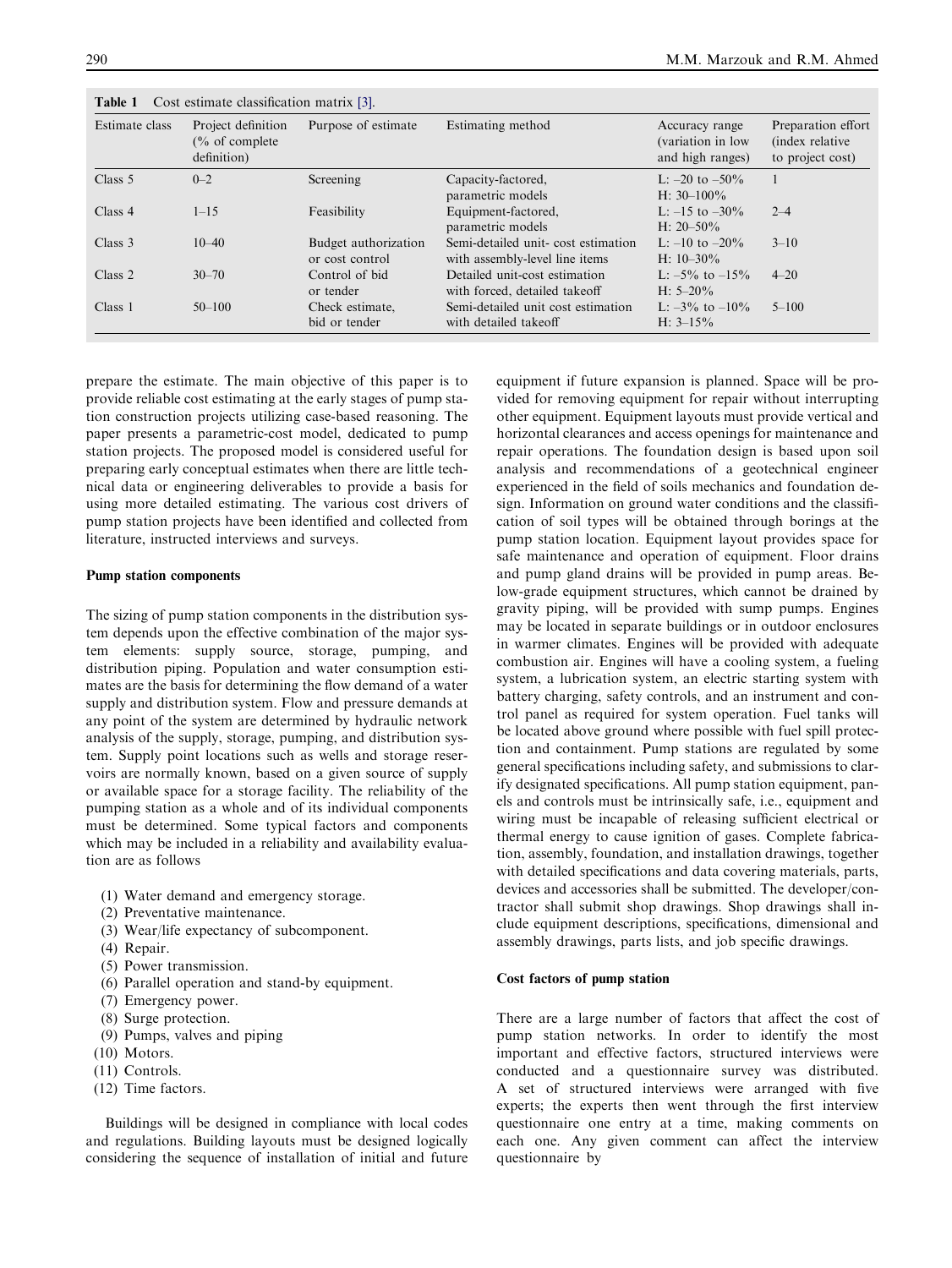| Table 2 |  |  |  |  | The first list of cost factors. |
|---------|--|--|--|--|---------------------------------|
|---------|--|--|--|--|---------------------------------|

| No.                     | Factor                     | Mean $(\mu)$ | Standard error (SE) |
|-------------------------|----------------------------|--------------|---------------------|
| $\mathbf{1}$            | Project type               | 4.28         | 0.13                |
| $\overline{2}$          | Location of project        | 3.75         | 0.13                |
| $\overline{\mathbf{3}}$ | Area services              | 2.95         | 0.15                |
| $\overline{4}$          | The cost of utilities      | 2.23         | 0.14                |
| 5                       | Population no.             | 4.38         | 0.14                |
| 6                       | Project duration           | 2.15         | 0.15                |
| $\overline{7}$          | Estimate year              | 2.00         | 0.15                |
| 8                       | Weather condition          | 1.48         | 0.14                |
| 9                       | Safety requirement         | 1.55         | 0.14                |
| 10                      | Soil condition             | 2.95         | 0.15                |
| 11                      | Ground water level         | 2.23         | 0.15                |
| 12                      | Capacity of station        | 4.08         | 0.14                |
| 13                      | Distance between           | 4.18         | 0.14                |
|                         | pump station and source    |              |                     |
| 14                      | No. of buildings           | 2.40         | 0.15                |
| 15                      | Dimension of wet well gate | 1.73         | 0.14                |
| 16                      | Shape of well              | 1.95         | 0.15                |
| 17                      | Volume of well             | 2.83         | 0.15                |
| 18                      | Type of pipes              | 1.95         | 0.13                |
| 19                      | Diameter of pipes          | 1.93         | 0.14                |
| 20                      | Length of pipes            | 2.00         | 0.14                |
| 21                      | Type of pumps              | 3.63         | 0.15                |
| 22                      | No. of pumps               | 3.90         | 0.15                |
| 23                      | Rate of pump               | 4.00         | 0.14                |
| 24                      | Head of pump               | 4.30         | 0.14                |
| 25                      | Pump arrangement           | 3.98         | 0.14                |
| 26                      | Type of pump motor         | 4.18         | 0.14                |
| 27                      | Rate of pump motor         | 4.15         | 0.15                |
| 28                      | Types of header pipes      | 3.90         | 0.15                |
| 29                      | Diameter of header pipes   | 1.83         | 0.13                |
| 30                      | Source of electricity      | 2.08         | 0.14                |
| 31                      | No. of generators          | 2.08         | 0.14                |
| 32                      | Rate of generator          | 1.70         | 0.13                |
| 33                      | Material availability      | 2.00         | 0.14                |
| 34                      | Equipment delivery time    | 2.05         | 0.15                |
| 35                      | Cement Price               | 2.05         | 0.15                |
| 36                      | <b>Steel Price</b>         | 2.00         | 0.13                |
| 37                      | Pipe Price                 | 2.33         | 0.14                |
| 38                      | <b>Pump Price</b>          | 4.10         | 0.15                |
| 39                      | Duration of operation      | 1.88         | 0.14                |
|                         | & maintenance              |              |                     |

• The deletion or addition of factors.

- The quantification of factors.
- Re-categorization of factors.

Then, a questionnaire survey was prepared and used to identify the final list of factors essential for the parametric-cost estimating of pump station construction projects. This questionnaire is composed of two main sections. The first section includes the respondent's personal data, while the second section is the principal component of the questionnaire, and includes the list of factors against a scale designed to indicate levels of importance. This final list of cost drivers is used in developing the parametric-cost estimating model. The data collection took place from April to October 2009. The survey contains the suggested factors that are believed to have the most important effect on the preliminary cost of pump station projects. In the survey, the experts are requested to indicate the degree of importance associated with each factor on a five point Likert Scale consisting of five categories: ''low'', ''low medium", "medium", "medium high", and "high" importance. Also, the experts were requested to offer their opinion concerning other factors that might be appropriately included in the survey. The first list of factors is included in Table 2. Only 40 survey sheets were completed and returned out of 55 forms distributed. Based on completed survey forms, 14 of 39 factors have high weights. After completing the basic statistics that measure the frequency of responses (on the five point Likert scale) for each of the 39 factors, the values were used to develop common statistical indices such as mean  $(\mu)$ , standard deviation  $(\sigma)$ , and standard error (SE). Table 2 lists these factors along with their mean and standard error.

The SE is particularly useful in measuring the sufficiency of the sample size (based on collected data) as reported in Montgomery et al. [\[4\]](#page-6-0). It should be noted that the sample size is acceptable as long as SE does not exceed 0.2. In statistical terms, SE can be calculated according to Eq. (1).

$$
SE = \sigma / \sqrt{n} \tag{1}
$$

The factors whose mean value  $(\mu)$  was calculated to be less than 3.0 were discarded in order to keep the most important ones. As such, a total of fourteen factors were determined as cost drivers of pump station projects as per Table 3.

Fourteen cost drivers have been concluded to have the most impact on the costs of pump station projects in Egypt. These fourteen factors are used to develop the parametriccost estimating model using case-based reasoning (CBR). The average rate of importance, which was detected from the survey responses, is considered as the basis for calculating the average weights of the different factors as listed in Table 2. Subsequently, a second survey was prepared to collect historical data records, which are used by the neural network for training and testing in order to be ready for prediction of future projects. This survey was sent to the participants who responded to the first survey. A total of 44 pump station projects (cases) were collected in the second survey. These projects were divided into two sets: the first set (38 projects) is used to build the case-based reasoning library, while the second set is used to test its performance (six projects).

| Identified cost drivers.<br>Table 3 |
|-------------------------------------|
|-------------------------------------|

|                          | No. Cost driver                               | Mean $(\mu)$ Weight |      |
|--------------------------|-----------------------------------------------|---------------------|------|
| 1                        | Project type                                  | 4.28                | 0.86 |
| 2                        | Location of project                           | 3.75                | 0.75 |
| 3                        | Population no.                                | 4.38                | 0.88 |
| $\overline{4}$           | Total capacity of station                     | 4.08                | 0.82 |
| $\overline{\phantom{0}}$ | Distance between pump station and source 4.18 |                     | 0.84 |
| 6                        | Type of pumps                                 | 3.63                | 0.73 |
| 7                        | No. of pumps                                  | 3.90                | 0.78 |
| 8                        | Individual pump capacity "Rate"               | 4.00                | 0.80 |
| 9                        | Head of pump                                  | 4.30                | 0.86 |
| 10                       | Pump arrangement                              | 3.98                | 0.80 |
| 11                       | Type of pump motor                            | 4.18                | 0.84 |
| 12                       | Rate of pump motor                            | 4.15                | 0.83 |
| 13                       | Types of header pipes                         | 3.90                | 0.7  |
| 14                       | Pump price                                    | 4.10                | 0.82 |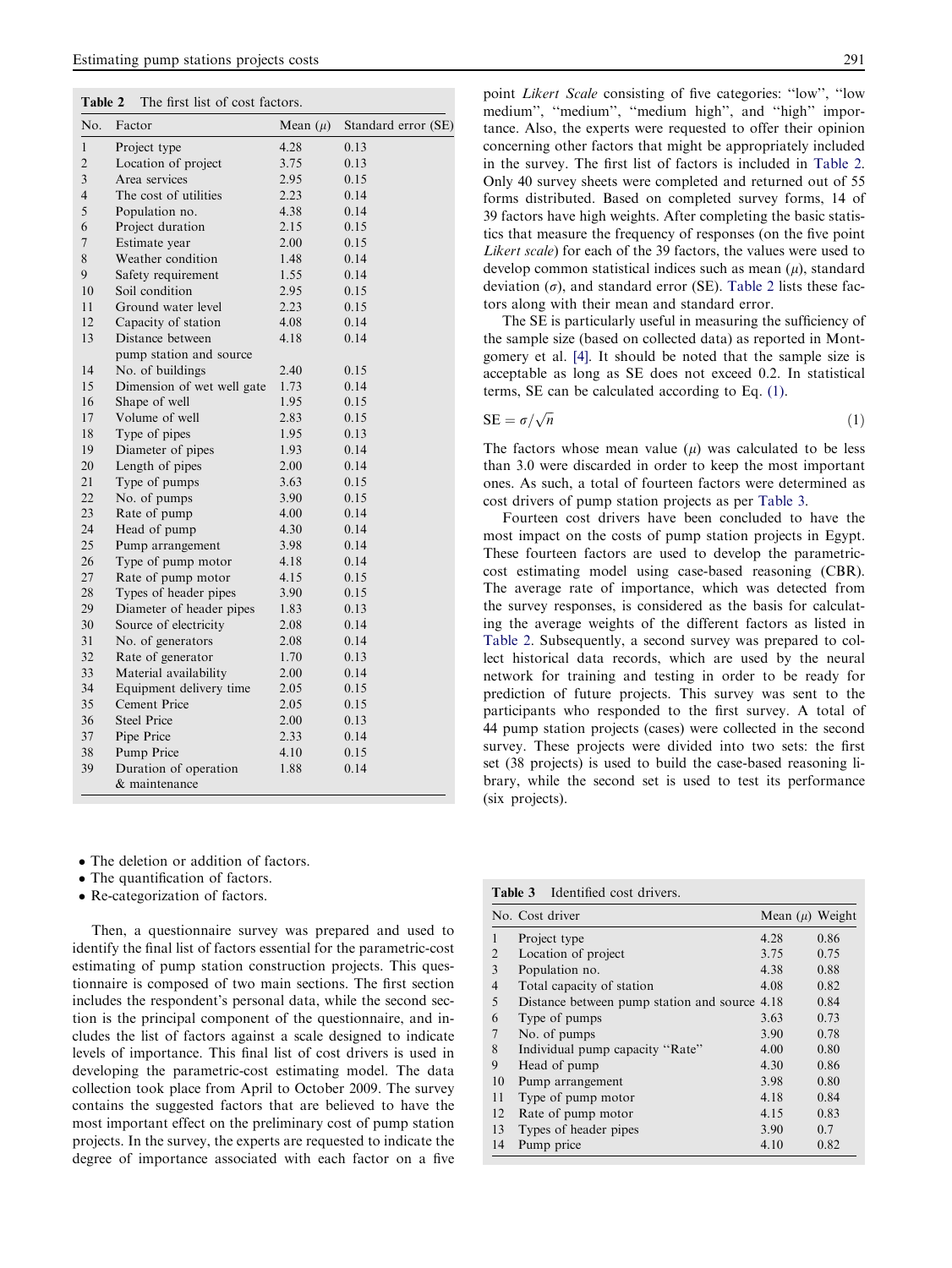#### Case-based reasoning application

#### An overview of CBR

In CBR systems, expertise is embodied in a library of past cases. Each case contains a description of the problem, plus a solution and/or the outcome. The knowledge and reasoning process used by an expert to solve the problem is not recorded as in the case of expert systems, but is implicit in the solution. To solve a current problem it is matched against the cases in the case base, and similar cases are retrieved. The retrieved cases are used to suggest a solution which is reused, tested and revised. Finally, the current problem and the final solution are retained as part of a new case. The typical case-based methods also have another characteristic property. They are able to modify, or adapt, a retrieved solution when applied in a different problem-solving context. A general CBR cycle may be described by the following four processes:

- 1. Retrieve the most similar case or cases.
- 2. Reuse the information and knowledge in the new case to solve the problem.
- 3. Revise the proposed solution.
- 4. Retain the parts of this experience likely to be useful for future problem-solving.

A new problem is solved by retrieving one or more previously experienced cases, reusing the case in some way or another, revising the solution based on reusing a previous case, and retaining the new experience by incorporating it into the existing knowledge-base [\[5\]](#page-6-0). The four processes each involve a number of more specific steps as depicted in Fig. 1. A lot of research efforts have been made in construction industry using case-based reasoning. These include: estimating the productivity of cyclic construction operations [\[6\]](#page-6-0), cost estimating [\[7,8\]](#page-6-0), construction negotiation [\[9\],](#page-6-0) and construction disputes [\[10\]](#page-6-0).

#### Modeling using CBR

The methodology for the application of CBR in parametriccost estimating problems in the pump station sector consists



Fig. 1 Typical CBR cycle [\[5\]](#page-6-0).

of a number of steps. First, cases are defined by means of the fourteen cost drivers (attributes) and the cost of the project (output). Thirty-eight pump station projects (cases) are stored in the case-based (also known as the case library). Next, a method of similarity assessment amongst the cases is specified. As such, the CBR model becomes ready for use. Six test cases (denoted by target cases) are then fed into the CBR system. The system retrieves similar cases from the case-based data, generates similarity scores, and implements final prediction methods. After all similarity assessment methods are exhausted, the resulting predictions are reviewed and the one that generates the best prediction is adopted. CBR Works 4.0 Professional™ package is used to build a CBR library. It starts with identifying project features/attributes [\[11\].](#page-6-0) This includes identifying both the fourteen input features (cost drivers of pump station projects) and the single output feature (project cost) as per Table 4. [Fig. 2](#page-4-0) depicts screen shots of the proposed CBR system, dedicated to estimating pump station projects' costs.

It is worth noting that features/attributes are essentially used by CBR to differentiate between the projects stored in the case library. Also, as part of defining the features, the relative weights as between input attributes are provided, which have been obtained from the first questionnaire survey. These weights are fundamental to the retrieval process. When the structuring process for features is completed, building the case library proceeds with the collected pump station projects. Similarity is a key concept in CBR, expressed as follows: ''similar problems have similar solutions'' [\[12\].](#page-6-0) In other words, estimating the cost of a new target case (a new pump station project) is contingent upon its similarity to the cases stored in the case library. As discussed earlier, the fourteen input features/attributes can be classified into many types; each has a different means of measuring its similarity.

## Testing application performance

Whenever a new/queried project exists, exemplified by any of the six tested project cases, the retrieval mechanism performs a search based on a weighted nearest neighbour algorithm.

Table 4 Input/out features of the CBR system.

| Factor name                                                     | Value                                                | Type           |
|-----------------------------------------------------------------|------------------------------------------------------|----------------|
| Inputs                                                          |                                                      |                |
| Project type                                                    | Water or wastewater                                  | Ordered symbol |
| Location of project                                             | New Cairo-6th<br>of October-10th<br>of Ramadan-Bader | Ordered symbol |
| Population no.                                                  | 5500-950,000 people                                  | Integer        |
| Total capacity of station $2500-571,000 \text{ m}^3/\text{day}$ |                                                      | Integer        |
| Distance between pump                                           | $1-22$ km                                            | Integer        |
| station and source                                              |                                                      |                |
| Type of pumps                                                   | 14 type of pump                                      | Ordered symbol |
| No. of pumps                                                    | $2 - 8$                                              | Integer        |
| Pump capacity (rate)                                            | $15 - 1250$ $1/s$                                    | Integer        |
| Head of pump                                                    | $10 - 125$ m                                         | Integer        |
| Pump arrangement                                                | Vertical-Horizontal-deep Ordered symbol              |                |
| Type of pump motor                                              | 13 Type of engine                                    | Ordered symbol |
| Rate of pump motor                                              | $11 - 2000$ kW                                       | Integer        |
| Types of header pipes                                           | Steel-cast iron                                      | Ordered symbol |
| Pump price                                                      | 8000-1470,000 LE                                     | Integer        |
| Output                                                          |                                                      |                |
| Cost of project                                                 | $(1-46)$ million LE                                  | Integer        |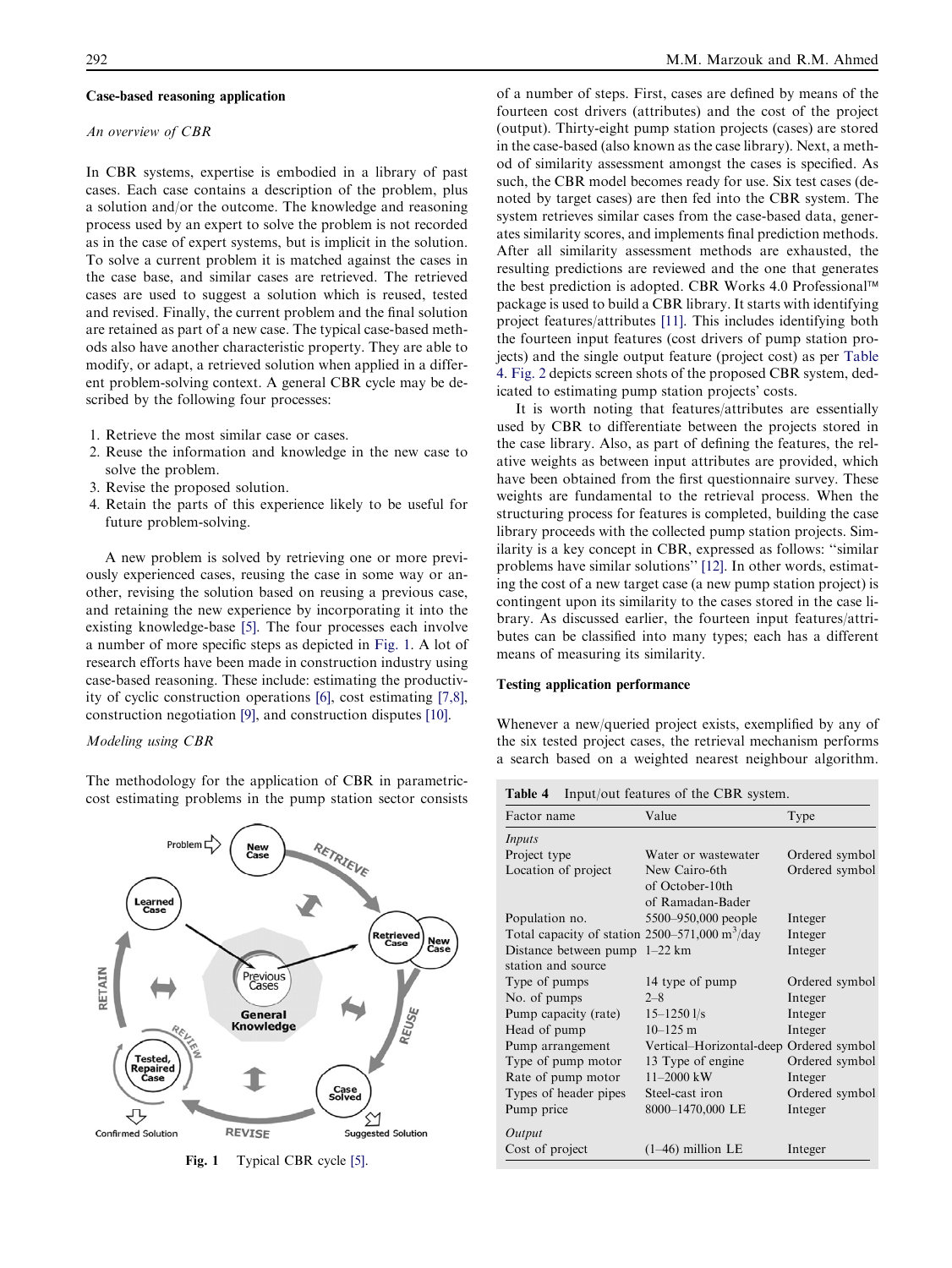<span id="page-4-0"></span>

Fig. 2 CBR user interfaces screens.

The retrieval is truly a crucial aspect of any CBR system. The end result of a retrieval process is a set of similar/relevant or potentially useful projects. Each retrieved pump station project from the case library is associated with its similarity index or score. This score, which used to rank the retrieved projects, depends on how well the target case (queried project) and the retrieved case (stored project) match with each other. The retrieval of cases, based on a threshold score, is set beforehand. CBR Works 4.0 Professional™ has the ability to provide a cutoff for displaying the retrieved cases. For the considered CBR pump station, only the stored projects that have a similarity score of 0.70 or more can be retrieved from the case library and used for prediction purposes.

Even the retrieved pump station projects with the highest scores do not represent an exact match to the queried new project. In CBR terminology, retrieved cases that are out of context would require a certain degree of adaptation [\[13,14\].](#page-6-0) Typically, CBR systems use general or domain-specific knowledge to adapt the retrieved cases. In the CBR application at hand, four adaptation approaches were pursued. They are (1) null adaptation, (2) weighted adaptation, (3) neuro-adaptation, and (4) fuzzy adaptation. Each of these adaptation approaches uses the similarity scores for the retrieved cases in two ways to predict the cost of the new pump station project:

- Use the percentage of similarity to select the best cases similar to the queried project and take the value of projects' costs corresponding to the top ten rates of similarity scores [\[15\].](#page-6-0) This technique is referred to as the Without Similarity Index " $W/O$  SI".
- Use the percentage of similarity to select the best cases similar to the queried project and take the value of projects' costs corresponding to the top ten rates of similarity scores multiplied by the percentage of similarity [\[16\].](#page-6-0) This technique is referred to as the With Similarity Index " $W/T$  SI".

The following sub-sections describe the four adaptation approaches, which are tested against six unforeseen project cases to validate their performance.

### Null adaptation

Null adaptation depends on the descending ranking of retrieved projects from the one with the highest score to the one with the least score that passes 0.70. Then, the cost of the project with the highest score is utilized as the estimate for the new project. Here an assumption is made that the stored project with the highest similarity score is very close in context to the new queried project and therefore its actual cost is the best indicator for the new project. The results of the null adaptation approach are shown in Table 5.

#### Weighted adaptation

In weighted adaptation, the entire set of retrieved pump station projects is utilized to conclude the estimate of the new project. The ''weighted average'' of the costs of retrieved projects is calculated and then is used as an estimate for the new project. Using the similarity scores of the various retrieved cases to represent the relative weights in calculating the average guarantees that the closest projects have more impact on the estimated cost than those with lower similarity scores that pass 0.70. For standardization, the top ten retrieved projects were utilized in the weighted adaptation process. The results of weighted adaptation approach are shown in [Table 6](#page-5-0).

| <b>Table 5</b> Null adaptation results. |                                            |                                   |                        |        |  |  |
|-----------------------------------------|--------------------------------------------|-----------------------------------|------------------------|--------|--|--|
| Project                                 | Actual cost                                | Predicted cost                    | Absolute error $(\% )$ |        |  |  |
| case                                    |                                            | (LE in millions) (LE in millions) | $W/O$ SI               | W/T SI |  |  |
|                                         | 4.00                                       | 6                                 | 50                     | 44     |  |  |
|                                         | 9.80                                       |                                   | 18                     | 28     |  |  |
|                                         | 21.20                                      | 25                                | 18                     | 5      |  |  |
|                                         | 12.20                                      | 18                                | 48                     | 20     |  |  |
|                                         | 6.80                                       | 4                                 | 41                     | 41     |  |  |
| 6                                       | 10.60                                      |                                   | 34                     | 46     |  |  |
|                                         | 35<br>Average absolute error $(\% )$<br>31 |                                   |                        |        |  |  |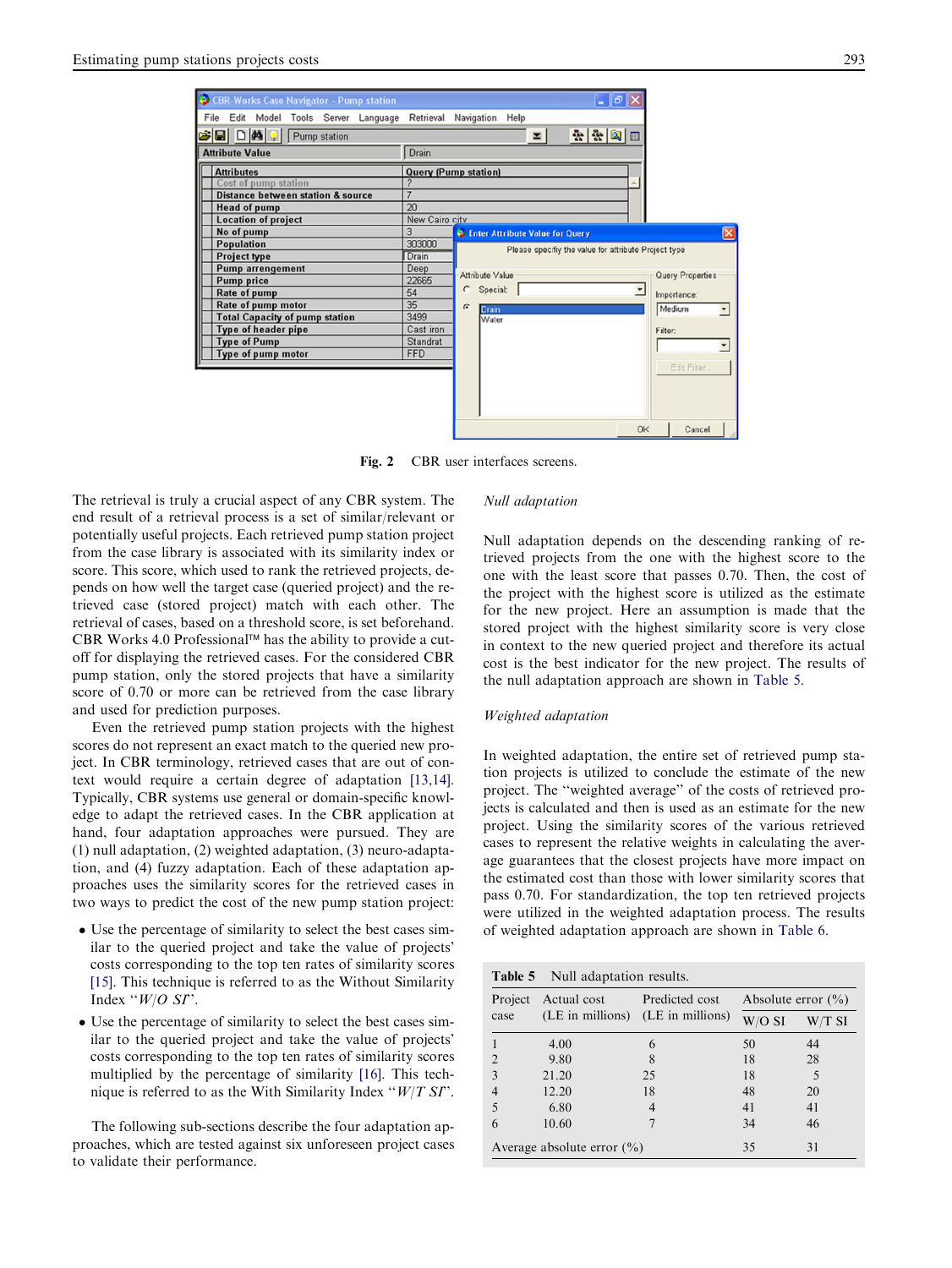<span id="page-5-0"></span>

| Weighted adaptation results.<br>Table 6 |                                |                                   |                        |                |  |  |
|-----------------------------------------|--------------------------------|-----------------------------------|------------------------|----------------|--|--|
| Project                                 | Actual cost                    | Predicted cost                    | Absolute error $(\% )$ |                |  |  |
| case                                    |                                | (LE in millions) (LE in millions) | $W/O$ SI               | W/T SI         |  |  |
|                                         | 4.00                           | 11.2                              | 180                    | 90             |  |  |
| $\overline{2}$                          | 9.80                           | 13.3                              | 36                     |                |  |  |
| $\mathbf{3}$                            | 21.20                          | 22.2                              | 5                      | 25             |  |  |
|                                         | 12.20                          | 13.8                              | 13                     | 19             |  |  |
|                                         | 6.80                           | 16.2                              | 138                    | 69             |  |  |
| 6                                       | 10.60                          | 16.7                              | 58                     | $\overline{4}$ |  |  |
|                                         | Average absolute error $(\% )$ | 72                                | 34                     |                |  |  |

#### Neuro-adaptation

Neuro-adaptation, which is probably the most complex, employs neural networks (NN) training on the retrieved projects. This is then used to predict the cost of the new queried project. There is an interesting analogy for neuro-adaptation: it works as if CBR acts as a filtering mechanism for the training set. It should be noted that NN needs a sizable training set in order to perform properly. The diversity and contradictions within the training set makes it harder for the NN to recognize trends. However, when the training set is more appropriate to a particular new case, employing only relevant cases in the NN training can be quite useful. In neuro-adaptation, the data of the retrieved projects that have the top ten rates of similarity scores are trained in NeuroInelligence™. Then, the predicted costs for the ten retrieved projects (which are trained in NN) are obtained. The absolute error is calculated using Eq. (2). The average absolute error for the six tested cases is 34%.

$$
Error(\%) = \frac{\sum_{i=1}^{10} RP_{\text{Actual}}^i - RP_{\text{Predicted}}^i}{RP_{\text{Actual}}^i} \times 100
$$
 (2)

#### Fuzzy adaptation

This adaptation method is based on the use of the knowledge existing in cases that have been presented in terms of the fuzzy logic [\[17\]](#page-6-0). The quality of adaptation depends on the correlation between the selected input parameters and the output parameters to be adapted. The user can affect the adaptation quality by the selected input parameters. Its main advantage is the autoimmunization of the adaptation process, which allows the system to be applied by the inexperienced user. The results of the fuzzy adaptation approach are shown in Table 7. The value of the membership function  $\mu$  is calculated for each selected numerical problem value. The value of  $\mu$  ranges between 0 and 1. Membership function is calculated using Eq. (3) as reported by Hatakka et al. [\[18\]](#page-6-0).

$$
\mu = \frac{1}{1 + \left| \frac{X_{\text{med}} \cdot 10}{X_{\text{med}} - X_{\text{min}}} \frac{X \cdot 10}{X_{\text{med}} - X_{\text{min}}} \right|}
$$
(3)

where

X: problem value of an input parameter.

 $X_{\text{med}}$ : middle value of the parameter in the five best cases.  $X_{\text{min}}$ : minimum value of the parameter in the five best cases.  $X_{\text{max}}$ : maximum value of the parameter in the five best cases.

Adapted output values are calculated on the basis of the average value of  $\mu$  (of selected input data). If the problem values are smaller than the values in CBR, the adapted output value is calculated per Eq. (4).

$$
Y = \frac{Y_{\text{max}} - Y_{\text{min}}}{10} + Y_{\text{med}} - \frac{Y_{\text{max}} - Y_{\text{min}}}{10 \cdot \mu}
$$
 (4)

where

Y: problem value of an output parameter.

 $Y_{\text{med}}$ : average value of the parameter in the five best cases.  $Y_{\text{min}}$ : minimum value of the parameter in the five best cases.  $Y_{\text{max}}$ : maximum value of the parameter in the five best cases.

It is worth noting that lowest average absolute error  $(9\%)$  is obtained from the fuzzy adaptation method Without Similarity Index, while the fuzzy adaptation method With Similarity Index gives an average absolute error of 22%. In null adaptation, the average absolute error for Without Similarity Index (31%) is close to the average absolute error for With Similarity Index (35%). On the other hand, the difference in average absolute error in weighted adaptation is high, from Without Similarity Index (72%) to With Similarity Index (34%). As such, the fuzzy adaptation method Without Similarity Index is nominated to be the most suitable adaptation approach giving least average absolute error. This is within the range of

| Project<br>case | Actual cost<br>(LE in millions) | W/O SI                           |       |                                    | $W/T$ SI                  |                                  |       |                                    |                           |
|-----------------|---------------------------------|----------------------------------|-------|------------------------------------|---------------------------|----------------------------------|-------|------------------------------------|---------------------------|
|                 |                                 | Average cost<br>(LE in millions) | $\mu$ | Predicted cost<br>(LE in millions) | Absolute<br>error $(\% )$ | Average cost<br>(LE in millions) | $\mu$ | Predicted cost<br>(LE in millions) | Absolute<br>error $(\% )$ |
|                 | 4.00                            |                                  | 1.00  | 4.80                               | 20                        | 4                                | 0.31  | 3.26                               | 18                        |
| 2               | 9.80                            | 8                                | 0.27  | 4.20                               | 57                        | 13                               | 0.16  | 8.88                               | 9                         |
| 3               | 21.20                           | 20                               | 1.25  | 20.20                              |                           | 22                               | 0.41  | 20.82                              |                           |
| $\overline{4}$  | 12.20                           | 15                               | 0.40  | 13.00                              |                           | 13                               | 0.23  | 10.54                              | 14                        |
| 5               | 6.80                            | 12                               | 0.16  | 4.40                               | 35                        | 9                                | 0.29  | 6.26                               | 8                         |
| 6               | 10.60                           | 14                               | 0.20  | 10.00                              | 6                         | 10                               | 0.47  | 10.07                              |                           |
|                 | Average absolute error $(\% )$  |                                  |       |                                    | 22                        |                                  |       |                                    | 9                         |

Note: Average cost is the average of the best five retrieved projects.